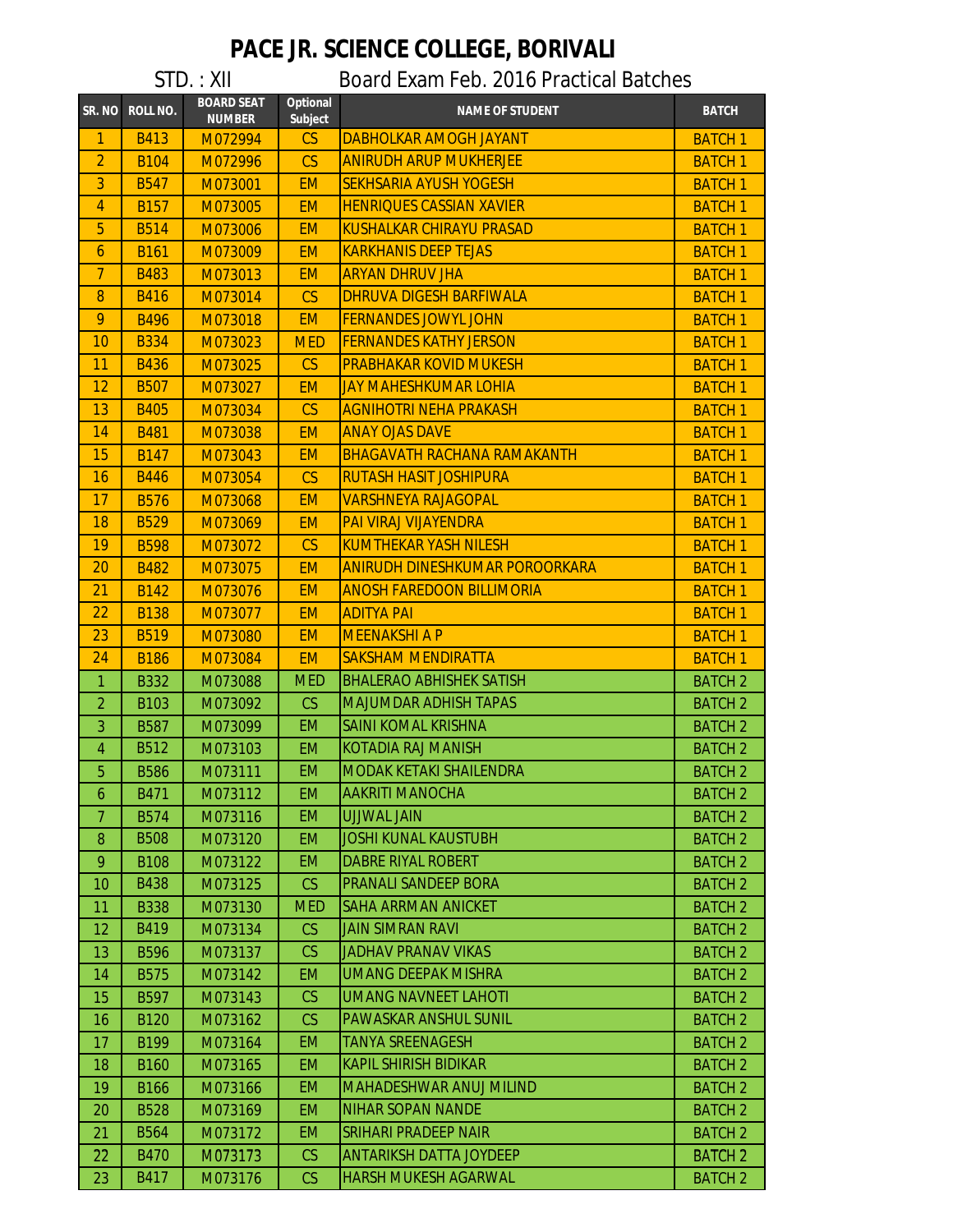| SR. NO           | <b>ROLL NO.</b> | <b>BOARD SEAT</b><br><b>NUMBER</b> | <b>Optional</b><br>Subject | <b>NAME OF STUDENT</b>            | <b>BATCH</b>   |
|------------------|-----------------|------------------------------------|----------------------------|-----------------------------------|----------------|
| 24               | <b>B150</b>     | M073177                            | <b>EM</b>                  | <b>BHAVSAR DARSHAN PRAKASH</b>    | <b>BATCH 2</b> |
| $\mathbf{1}$     | <b>B485</b>     | M073180                            | <b>EM</b>                  | <b>BAGDE ATHARV ABHIJEET</b>      | <b>BATCH 3</b> |
| $\overline{2}$   | <b>B118</b>     | M073182                            | CS                         | <b>PATIL ATHARVA VILAS</b>        | <b>BATCH 3</b> |
| 3                | <b>B444</b>     | M073183                            | CS                         | <b>RELEKAR SARVESH ASHOK</b>      | <b>BATCH 3</b> |
| 4                | <b>B321</b>     | M073188                            | <b>MED</b>                 | <b>SAYED ALMAS TANVEER IQBAL</b>  | <b>BATCH 3</b> |
| 5                | <b>B424</b>     | M073191                            | <b>CS</b>                  | <b>KOTHARI YASH MUKESH</b>        | <b>BATCH 3</b> |
| $\boldsymbol{6}$ | <b>B535</b>     | M073193                            | <b>EM</b>                  | <b>PATIL SUYASH SHARAD</b>        | <b>BATCH 3</b> |
| $\overline{7}$   | <b>B422</b>     | M073198                            | CS                         | <b>KAIZAD HOMIAR PESTONJAMASP</b> | <b>BATCH 3</b> |
| $\boldsymbol{8}$ | <b>CIS</b>      | M073201                            | <b>EM</b>                  | <b>GARG AKSHAT RAMAVATAR</b>      | <b>BATCH 3</b> |
| 9                | <b>B511</b>     | M073202                            | <b>EM</b>                  | <b>KINI AKSHATA ASHOK</b>         | <b>BATCH 3</b> |
| 10               | <b>B320</b>     | M073204                            | <b>MED</b>                 | <b>SAWANT PRATHAMESH SANDEEP</b>  | <b>BATCH 3</b> |
| 11               | <b>B145</b>     | M073206                            | <b>EM</b>                  | <b>ATHARVA JAYANT SARDESAI</b>    | <b>BATCH 3</b> |
| 12               | <b>B314</b>     | M073208                            | <b>MED</b>                 | <b>NAIR ASHWATI SURESH</b>        | <b>BATCH 3</b> |
| 13               | <b>B319</b>     | M073213                            | <b>MED</b>                 | <b>SAURABH CHAUHAN</b>            | <b>BATCH 3</b> |
| 14               | B101            | M073224                            | CS                         | <b>AASHAY SHAILESH JAIN</b>       | <b>BATCH 3</b> |
| 15               | <b>B568</b>     | M073225                            | <b>EM</b>                  | TANAY BHEDA                       | <b>BATCH 3</b> |
| 16               | <b>B136</b>     | M073227                            | <b>ME</b>                  | <b>AAYUSH VIKAS KAUSHAL</b>       | <b>BATCH 3</b> |
| 17               | <b>B114</b>     | M073231                            | CS                         | <b>JALAN VAIBHAV RAJESH</b>       | <b>BATCH 3</b> |
| 18               | <b>B437</b>     | M073235                            | CS                         | <b>PRABUDH GUPTA</b>              | <b>BATCH 3</b> |
| 19               | <b>CIS</b>      | M073253                            | <b>EM</b>                  | RAO ANIRUDH CHANDRASHEKHAR        | <b>BATCH 3</b> |
| 20               | <b>B560</b>     | M073254                            | <b>EM</b>                  | <b>SIDDHANT AHUJA</b>             | <b>BATCH 3</b> |
| 21               | <b>B522</b>     | M073255                            | <b>EM</b>                  | <b>MEHTA SIDDHARTH HEMAL</b>      | <b>BATCH 3</b> |
| 22               | <b>B515</b>     | M073256                            | <b>EM</b>                  | <b>MADHAV ADITYA PATHAK</b>       | <b>BATCH 3</b> |
| 23               | <b>B447</b>     | M073261                            | CS                         | <b>SANIDHYA V GARG</b>            | <b>BATCH 3</b> |
| 24               | <b>B499</b>     | M073262                            | <b>EM</b>                  | GANGADIA DISHA MUKESH             | <b>BATCH 3</b> |
| $\mathbf{1}$     | <b>B486</b>     | M073265                            | <b>EM</b>                  | <b>BHARTIA ADITYA KAILASH</b>     | <b>BATCH 4</b> |
| $\overline{2}$   | <b>B500</b>     | M073266                            | <b>EM</b>                  | <b>GERSAPPA DIVYA RAVINDRA</b>    | <b>BATCH 4</b> |
| $\mathfrak{Z}$   | B433            | M073270                            | CS                         | PARIKH RUDRA RASESH               | <b>BATCH 4</b> |
| 4                | B403            | M073271                            | CS                         | <b>ABDULLAH KHILJI</b>            | <b>BATCH 4</b> |
| b                | B484            | M073276                            | EM.                        | R. AVANEENDRA                     | <b>BATCH 4</b> |
| 6                | <b>B316</b>     | M073291                            | <b>MED</b>                 | <b>PATEL TAHERA</b>               | <b>BATCH 4</b> |
| $\overline{7}$   | <b>B520</b>     | M073295                            | <b>EM</b>                  | MEET JIGNESH GANDHI               | <b>BATCH 4</b> |
| 8                | <b>B310</b>     | M073297                            | <b>MED</b>                 | KINETA DHARMENDRA BISHT           | <b>BATCH 4</b> |
| 9                | B431            | M073298                            | CS                         | PANDYA AMEY ANIL                  | <b>BATCH 4</b> |
| 10 <sup>°</sup>  | <b>B158</b>     | M073300                            | <b>EM</b>                  | <b>JOSHI SHREY PREMPRAKASH</b>    | <b>BATCH 4</b> |
| 11               | B557            | M073301                            | <b>EM</b>                  | <b>SHREY SOMNATH SAINI</b>        | <b>BATCH 4</b> |
| 12               | B191            | M073302                            | <b>EM</b>                  | SAWANT AMEY VIDYADHAR             | <b>BATCH 4</b> |
| 13               | <b>B342</b>     | M073316                            | <b>MED</b>                 | ROSARIO AGNELLO RONY              | <b>BATCH 4</b> |
| 14               | B462            | M073316                            | CS                         | PATEL YASH BHAVESH                | <b>BATCH 4</b> |
| 15               | B463            | M073323                            | CS                         | YASH HEMANT PATIL                 | <b>BATCH 4</b> |
| 16               | B521            | M073324                            | <b>EM</b>                  | MEHTA JASH JINDAT                 | <b>BATCH 4</b> |
| 17               | <b>B504</b>     | M073325                            | <b>EM</b>                  | HARSH LALIT JAIN                  | <b>BATCH 4</b> |
| 18               | <b>B148</b>     | M073329                            | <b>EM</b>                  | <b>BHATT RUSHABH MUKESH</b>       | <b>BATCH 4</b> |
| 19               | B429            | M073335                            | CS                         | NAYAK VISHAL SADANANDA            | <b>BATCH 4</b> |
| 20               | B594            | M073336                            | EM.                        | SHUBHAM AJAY JAIN                 | <b>BATCH 4</b> |
| 21               | B443            | M073337                            | CS                         | RANE SHUBHAM SHASHIKANT           | <b>BATCH 4</b> |
| 22               | B156            | M073341                            | <b>EM</b>                  | <b>GUJAR ARCHANA SANJAY</b>       | <b>BATCH 4</b> |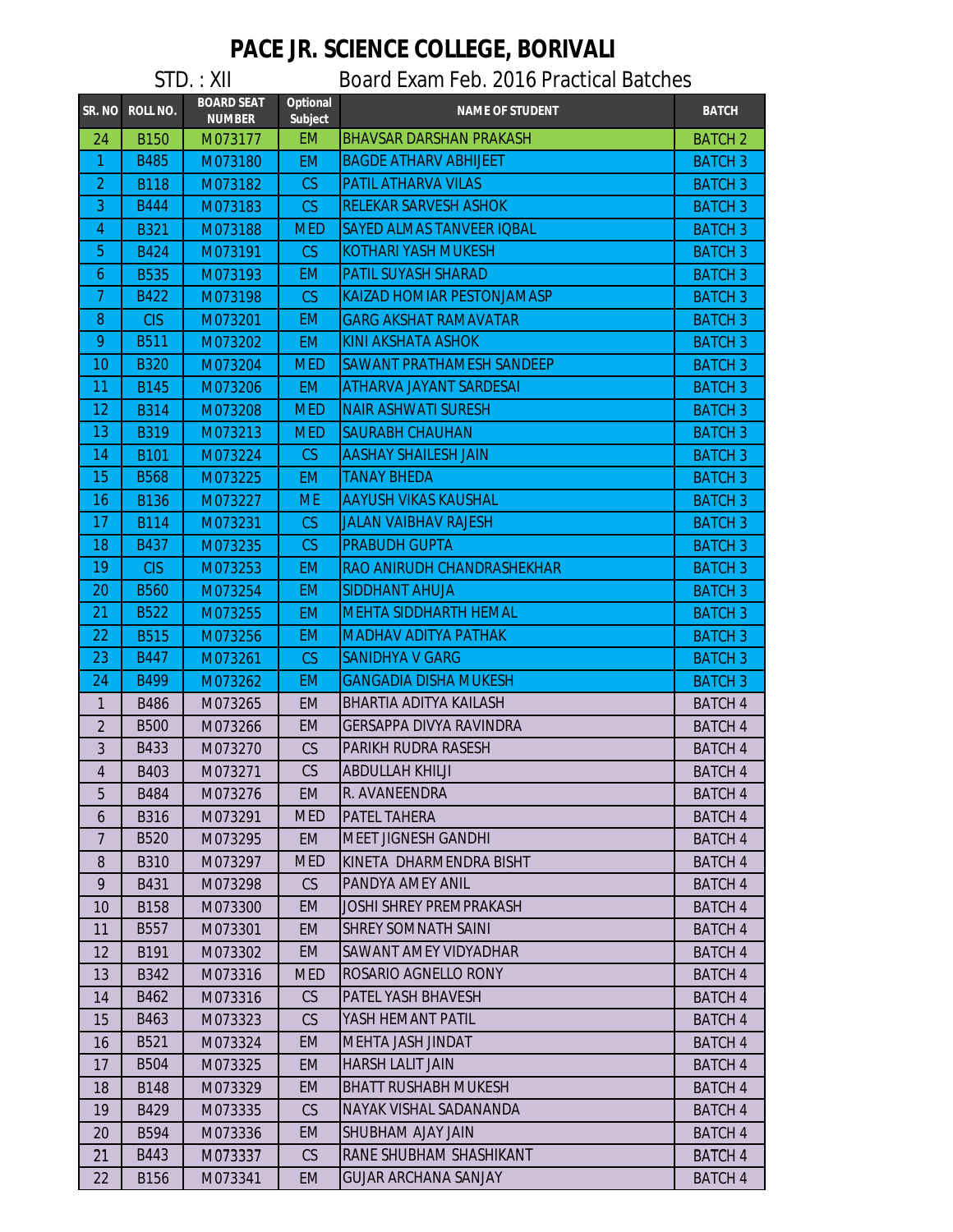| SR. NO         | <b>ROLL NO.</b>  | <b>BOARD SEAT</b><br><b>NUMBER</b> | <b>Optional</b><br>Subject | <b>NAME OF STUDENT</b>          | <b>BATCH</b>   |
|----------------|------------------|------------------------------------|----------------------------|---------------------------------|----------------|
| 23             | B139             | M073344                            | <b>EM</b>                  | <b>AKSHANT DILIP CHURI</b>      | <b>BATCH 4</b> |
| 24             | B493             | M073345                            | <b>EM</b>                  | <b>DOSHI DISHANT MANISH</b>     | <b>BATCH 4</b> |
| $\mathbf{1}$   | <b>B505</b>      | M073346                            | <b>EM</b>                  | <b>HARSH PRAHARAJ</b>           | <b>BATCH 5</b> |
| $\overline{2}$ | <b>B509</b>      | M073349                            | <b>EM</b>                  | KATHE JANHAVI VISHWAJFFT        | <b>BATCH 5</b> |
| $\mathfrak{Z}$ | <b>B204</b>      | M073357                            | <b>EM</b>                  | <b>VIDHI BHAVESH DOSHI</b>      | <b>BATCH 5</b> |
| 4              | <b>B336</b>      | M073359                            | <b>MED</b>                 | NISHI KIRTIKUMAR DOSHI          | <b>BATCH 5</b> |
| 5              | <b>CIS</b>       | M073361                            | <b>EM</b>                  | <b>BOKADE ABHIJIT PAMESH</b>    | <b>BATCH 5</b> |
| 6              | B102             | M073369                            | CS                         | <b>ABHINAV RANJEET MISHRA</b>   | <b>BATCH 5</b> |
| $\overline{7}$ | <b>B187</b>      | M073372                            | <b>EM</b>                  | SALIAN ABHISHEK CHANDRASHEKHAR  | <b>BATCH 5</b> |
| $\, 8$         | <b>B343</b>      | M073378                            | <b>MED</b>                 | YASHITA PRADEEP ARORA           | <b>BATCH 5</b> |
| 9              | <b>B185</b>      | M073383                            | <b>EM</b>                  | S BHAGYASHREE SRINIVASAN T      | <b>BATCH 5</b> |
| 10             | <b>B155</b>      | M073384                            | <b>EM</b>                  | <b>GOKHALE SHREYA SHIRISH</b>   | <b>BATCH 5</b> |
| 11             | <b>B595</b>      | M073385                            | CS                         | <b>SHREYAS HARSHANT SANGHVI</b> | <b>BATCH 5</b> |
| 12             | <b>B418</b>      | M073386                            | CS                         | HASAN MUSHRIFAH MUJTUBA         | <b>BATCH 5</b> |
| 13             | <b>B530</b>      | M073387                            | <b>EM</b>                  | PANCHAL DHRUVAL JITENDRA        | <b>BATCH 5</b> |
| 14             | <b>B454</b>      | M073389                            | CS                         | <b>SHUBHAM NAVIN MALPANI</b>    | <b>BATCH 5</b> |
| 15             | <b>B176</b>      | M073391                            | <b>EM</b>                  | PARMAR RAHUL GHEESULAL          | <b>BATCH 5</b> |
| 16             | B163             | M073393                            | <b>EM</b>                  | KHUSHMANN MITHILESH DWIVEDI     | <b>BATCH 5</b> |
| 17             | <b>CIS</b>       | M073397                            | <b>EM</b>                  | KANSARA SHYAM AMRISH            | <b>BATCH 5</b> |
| 18             | <b>B543</b>      | M073398                            | <b>EM</b>                  | ROHIT RAJAT CHATTOPADHYAY       | <b>BATCH 5</b> |
| 19             | <b>B577</b>      | M073400                            | <b>EM</b>                  | VARUNAVI PADMAVATHI J           | <b>BATCH 5</b> |
| 20             | <b>B309</b>      | M073401                            | <b>MED</b>                 | <b>JAIN VIDHI RAJU</b>          | <b>BATCH 5</b> |
| 21             | <b>B460</b>      | M073404                            | CS                         | <b>VEDANT MAHESHWARI</b>        | <b>BATCH 5</b> |
| 22             | <b>B196</b>      | M073407                            | <b>EM</b>                  | SIDDHARTH GOSWAMI               | <b>BATCH 5</b> |
| 23             | <b>B302</b>      | M073410                            | <b>MED</b>                 | <b>AGRAWAL RIDHI RAJARAM</b>    | <b>BATCH 5</b> |
| 24             | <b>B593</b>      | M073414                            | <b>EM</b>                  | MIHIR SHAILESH PANCHAL          | <b>BATCH 5</b> |
| $\mathbf{1}$   | B412             | M073417                            | CS                         | <b>BHAVIK HASMUKH JAIN</b>      | <b>BATCH 6</b> |
| $\overline{2}$ | <b>B171</b>      | M073422                            | <b>EM</b>                  | NEMADE ANIKET CHANDRAKANT       | <b>BATCH 6</b> |
| 3              | <b>B144</b>      | M073426                            | <b>EM</b>                  | <b>ASHAR AKHIL PARAG</b>        | <b>BATCH 6</b> |
| 4              | B591             | M073428                            | ЕM.                        | <b>ADANE SAHIL RAVINDRA</b>     | BATCH 6        |
| 5              | <b>B149</b>      | M073432                            | <b>EM</b>                  | <b>BHAVIN RAVINDRA NAIK</b>     | <b>BATCH 6</b> |
| 6              | <b>B498</b>      | M073435                            | <b>EM</b>                  | <b>GANDHI JAINAM PARESH</b>     | <b>BATCH 6</b> |
| $\overline{7}$ | B <sub>579</sub> | M073436                            | <b>EM</b>                  | <b>VINAY SANDEEP AGARWAL</b>    | <b>BATCH 6</b> |
| $8\,$          | <b>B111</b>      | M073439                            | CS                         | DESHMUKH INDRANEEL RAJENDRA     | <b>BATCH 6</b> |
| 9              | <b>B123</b>      | M073443                            | CS                         | SAGARE CHIRAG PRASHANT          | <b>BATCH 6</b> |
| 10             | <b>B580</b>      | M073444                            | <b>EM</b>                  | <b>VIRAJ VINAY NATHANI</b>      | <b>BATCH 6</b> |
| 11             | <b>B406</b>      | M073447                            | CS                         | <b>ANISH SURESH PODDAR</b>      | <b>BATCH 6</b> |
| 12             | <b>B494</b>      | M073448                            | <b>EM</b>                  | <b>DRISH MAHNOT</b>             | <b>BATCH 6</b> |
| 13             | B445             | M073449                            | CS                         | <b>RISHABH AGRAWAL</b>          | <b>BATCH 6</b> |
| 14             | B174             | M073451                            | <b>EM</b>                  | <b>NISHANT MALPANI</b>          | <b>BATCH 6</b> |
| 15             | <b>B141</b>      | M073453                            | <b>EM</b>                  | <b>ANERAO HRISHIKESH DINESH</b> | <b>BATCH 6</b> |
| 16             | B <sub>152</sub> | M073455                            | <b>EM</b>                  | DEBISMITA SOUMEN DUTTA          | <b>BATCH 6</b> |
| 17             | <b>B184</b>      | M073460                            | <b>EM</b>                  | <b>INGLE ROHIT SAUJAY</b>       | <b>BATCH 6</b> |
| 18             | B541             | M073462                            | <b>EM</b>                  | <b>RANE ADVAIT VIJAY</b>        | <b>BATCH 6</b> |
| 19             | <b>B478</b>      | M073463                            | <b>EM</b>                  | <b>AKSHITA DAVE</b>             | <b>BATCH 6</b> |
| 20             | B472             | M073471                            | <b>EM</b>                  | <b>ADITYA DINESH SALIAN</b>     | <b>BATCH 6</b> |
| 21             | <b>B115</b>      | M073472                            | CS                         | KELKAR ADITYA LAXMIKANT         | <b>BATCH 6</b> |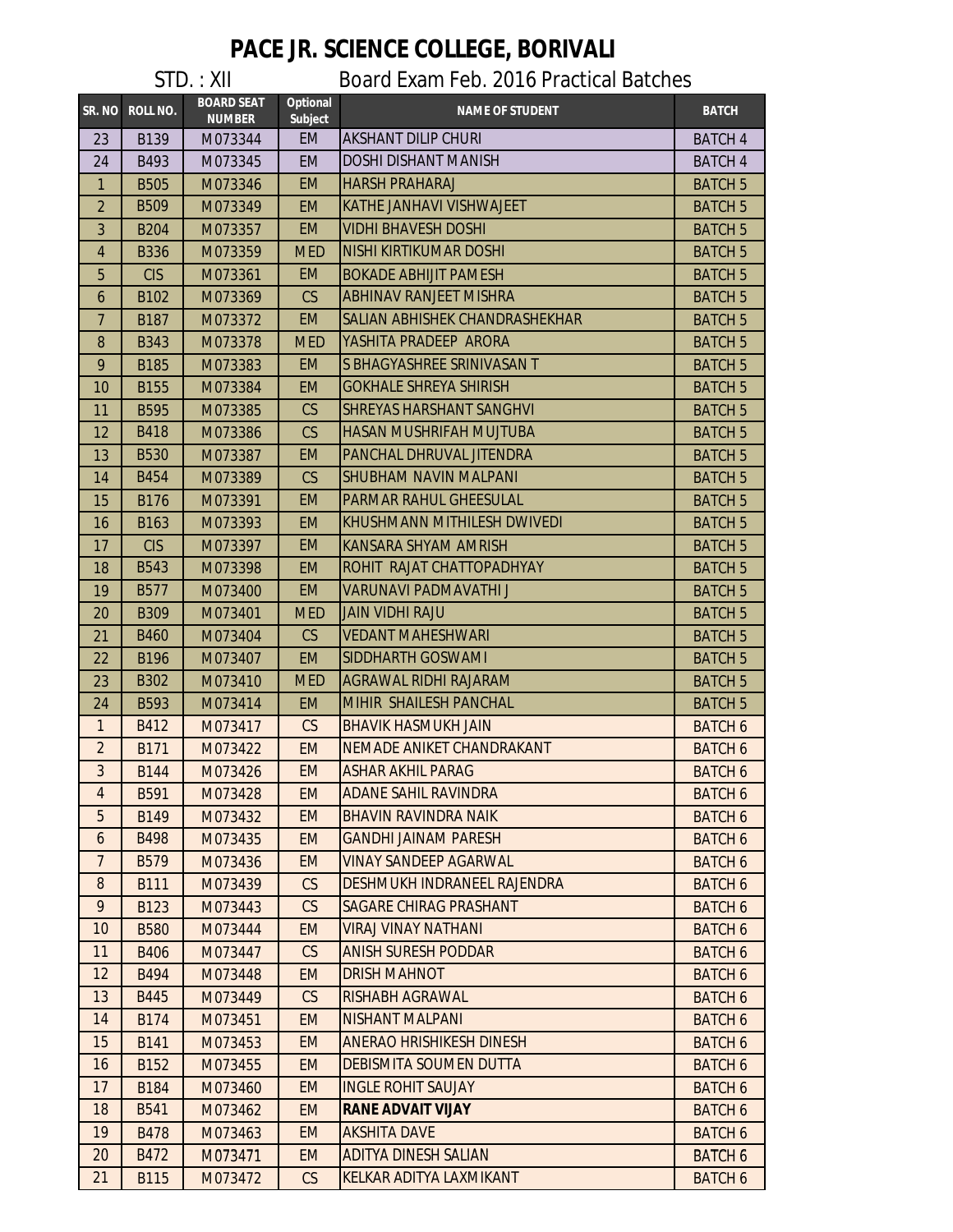| SR. NO         | ROLL NO.    | <b>BOARD SEAT</b><br><b>NUMBER</b> | <b>Optional</b><br><b>Subject</b> | <b>NAME OF STUDENT</b>                   | <b>BATCH</b>   |
|----------------|-------------|------------------------------------|-----------------------------------|------------------------------------------|----------------|
| 22             | <b>B426</b> | M073473                            | CS                                | <b>LOHANA ADITYA YOGESH</b>              | <b>BATCH 6</b> |
| 23             | <b>B307</b> | M073475                            | <b>MED</b>                        | <b>BHATKAR DIVYA PRAMOD</b>              | <b>BATCH 6</b> |
| 24             | <b>B105</b> | M073478                            | CS                                | ARORA ANUJ YOGENDRA                      | <b>BATCH 6</b> |
| $\mathbf{1}$   | <b>B153</b> | M073493                            | <b>EM</b>                         | <b>FALAK DHARMESH SHAH</b>               | <b>BATCH 7</b> |
| $\overline{2}$ | <b>B315</b> | M073495                            | <b>MED</b>                        | <b>PANKAJ PATIL</b>                      | <b>BATCH 7</b> |
| 3              | <b>B459</b> | M073499                            | <b>CS</b>                         | <b>UTKARSH KARKAL</b>                    | <b>BATCH 7</b> |
| $\overline{4}$ | B109        | M073502                            | <b>EM</b>                         | DALVI SANKET DATTAKUMAR                  | <b>BATCH 7</b> |
| 5              | <b>B537</b> | M073504                            | <b>EM</b>                         | <b>ANKIT VIDYANAND PRABHU</b>            | <b>BATCH 7</b> |
| 6              | <b>B180</b> | M073511                            | <b>EM</b>                         | PRASAD RAKSHITA RAVISHANKAR              | <b>BATCH 7</b> |
| $\overline{7}$ | <b>B592</b> | M073517                            | <b>EM</b>                         | <b>KHAN BILAL AJMAL</b>                  | <b>BATCH 7</b> |
| 8              | <b>B411</b> | M073521                            | CS                                | <b>BHATT JWALANT VISHVESH</b>            | <b>BATCH 7</b> |
| 9              | <b>B540</b> | M073524                            | <b>EM</b>                         | RAJEBHOSALE OMKAR VEERSINGH              | <b>BATCH 7</b> |
| 10             | <b>B585</b> | M073526                            | <b>EM</b>                         | <b>PULKIT DINESH JAROLI</b>              | <b>BATCH 7</b> |
| 11             | <b>B479</b> | M073528                            | <b>EM</b>                         | AMAN DEEPAK SARAWGI                      | <b>BATCH 7</b> |
| 12             | <b>B588</b> | M073529                            | <b>EM</b>                         | <b>RATHORE AMAN HARISH</b>               | <b>BATCH 7</b> |
| 13             | B162        | M073531                            | <b>EM</b>                         | KATHEETH MANISH VIRENDRA                 | <b>BATCH 7</b> |
| 14             | <b>B159</b> | M073535                            | <b>EM</b>                         | <b>JOSHI VISMAY HEMANT</b>               | <b>BATCH 7</b> |
| 15             | <b>B449</b> | M073539                            | CS                                | <b>SHAH DHARMIT NILESH</b>               | <b>BATCH 7</b> |
| 16             | <b>B524</b> | M073544                            | <b>EM</b>                         | <b>MOHAMMED ABRAAR KHAN</b>              | <b>BATCH 7</b> |
| 17             | <b>B510</b> | M073545                            | <b>EM</b>                         | <b>KHEMKA ANMOL PRAVIN</b>               | <b>BATCH 7</b> |
| 18             | <b>B590</b> | M073546                            | <b>EM</b>                         | RATHOD DIMPLE CHETAN                     | <b>BATCH 7</b> |
| 19             | <b>B130</b> | M073551                            | CS                                | <b>VARUN ANIL GUDE</b>                   | <b>BATCH 7</b> |
| 20             | <b>B584</b> | M073554                            | <b>EM</b>                         | <b>RIKEN KEKIN GALA</b>                  | <b>BATCH 7</b> |
| 21             | <b>B313</b> | M073555                            | <b>MED</b>                        | <b>NADAR DIANA DAVIDRAJ</b>              | <b>BATCH 7</b> |
| 22             | <b>B487</b> | M073561                            | <b>EM</b>                         | <b>CHAVAN MANAS JITENDRA</b>             | <b>BATCH 7</b> |
| 23             | <b>B439</b> | M073563                            | CS                                | <b>PRANAV GUPTA</b>                      | <b>BATCH 7</b> |
| 24             | <b>B480</b> | M073566                            | <b>EM</b>                         | <b>ANAND KARWA</b>                       | <b>BATCH 7</b> |
| $\mathbf{1}$   | <b>B207</b> | M073575                            | <b>EM</b>                         | <b>HARCHANDANI HIRDAY PRADEEP</b>        | <b>BATCH 8</b> |
| $\overline{2}$ | <b>B168</b> | M073581                            | <b>EM</b>                         | <b>MAYANK VIKAS APTE</b>                 | <b>BATCH 8</b> |
| $\overline{3}$ | <b>B167</b> | M073586                            | <b>EM</b>                         | <b>MANSI ANIL SAMPAT</b>                 | <b>BATCH 8</b> |
| $\overline{4}$ | <b>B146</b> | M073594                            | <b>EM</b>                         | BHADANF ROHARSH BHARAT                   | <b>BATCH 8</b> |
| 5              | B409        | M073595                            | CS                                | <b>BAGADIA MOHD UZAIR MOHAMMAD YUNUS</b> | <b>BATCH 8</b> |
| 6              | B175        | M073602                            | <b>EM</b>                         | <b>BHAMBURE OMKAR BABAN</b>              | <b>BATCH 8</b> |
| $\overline{7}$ | <b>B143</b> | M073614                            | <b>EM</b>                         | <b>ARPAN JITENDRA BAJPAI</b>             | <b>BATCH 8</b> |
| 8              | B164        | M073617                            | <b>EM</b>                         | KUSHNAJI PRANAY PRADEEP                  | <b>BATCH 8</b> |
| 9              | <b>B116</b> | M073619                            | CS                                | KULKARNI PRATHA ASHISH                   | <b>BATCH 8</b> |
| 10             | <b>B440</b> | M073620                            | CS                                | <b>PRATHAM AMIT MAJITHIA</b>             | <b>BATCH 8</b> |
| 11             | <b>B538</b> | M073624                            | <b>EM</b>                         | <b>PRAPTI RAVINDRA KILLE</b>             | <b>BATCH 8</b> |
| 12             | B173        | M073626                            | <b>EM</b>                         | NIHAR ABHIK JAIN                         | <b>BATCH 8</b> |
| 13             | <b>B304</b> | M073630                            | <b>MED</b>                        | <b>DUBE AMBER MAHESH</b>                 | <b>BATCH 8</b> |
| 14             | <b>B545</b> | M073637                            | <b>EM</b>                         | <b>SAURABH ULHAAS BHOLE</b>              | <b>BATCH 8</b> |
| 15             | <b>B435</b> | M073639                            | <b>CS</b>                         | PATEL CHIRAG PRAKASH                     | <b>BATCH 8</b> |
| 16             | <b>B410</b> | M073640                            | <b>CS</b>                         | <b>BHALALA PRAGNESH ASHWIN</b>           | <b>BATCH 8</b> |
| 17             | B527        | M073641                            | <b>EM</b>                         | <b>NEERAJ BHAGIRATH ASDEV</b>            | <b>BATCH 8</b> |
| 18             | <b>B450</b> | M073644                            | CS                                | <b>SHAH JAY RAJIV</b>                    | <b>BATCH 8</b> |
| 19             | <b>B442</b> | M073646                            | CS                                | PURO JAI RAMESH                          | <b>BATCH 8</b> |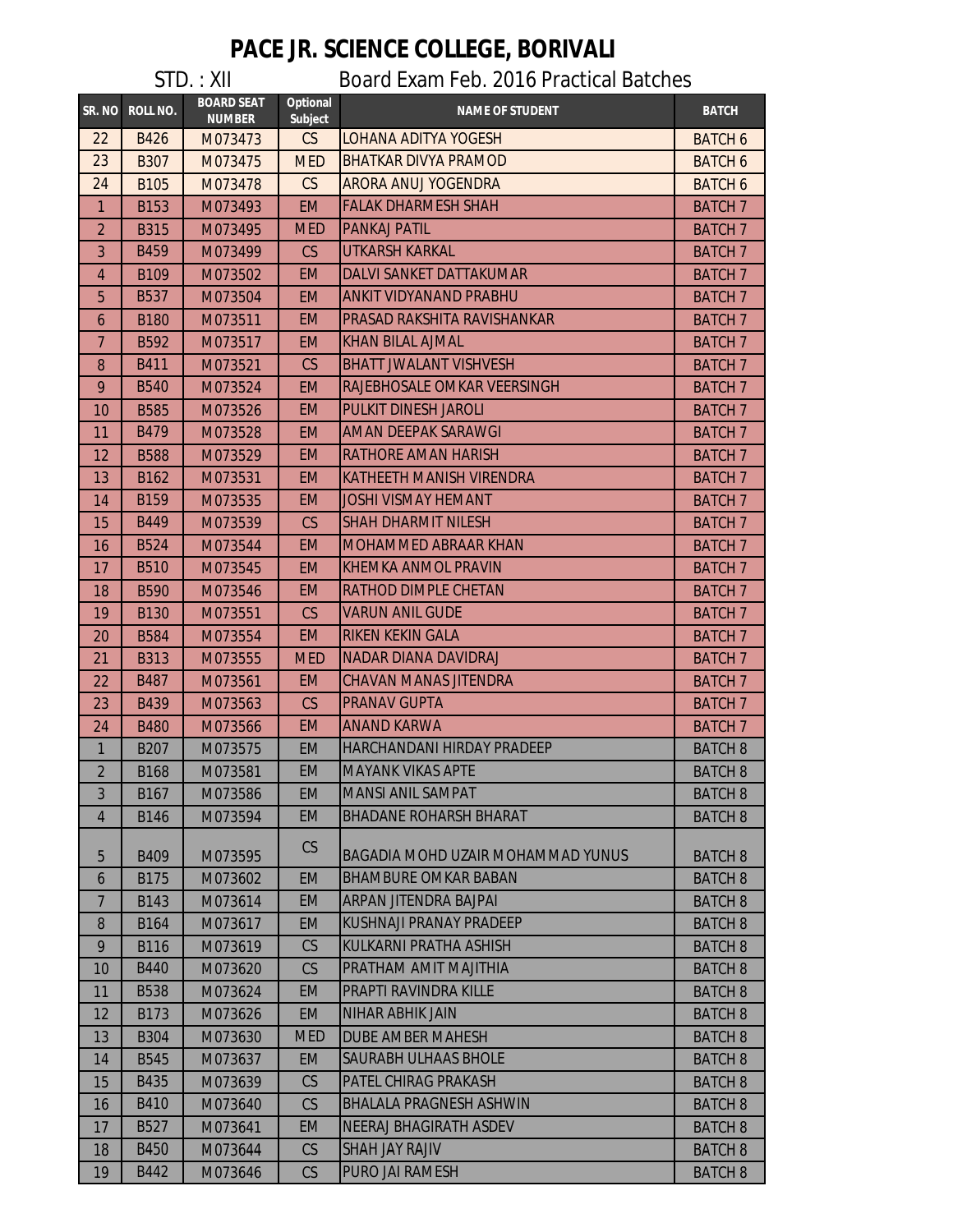| SR. NO         | <b>ROLL NO.</b> | <b>BOARD SEAT</b> | <b>Optional</b> | <b>NAME OF STUDENT</b>               | <b>BATCH</b>       |
|----------------|-----------------|-------------------|-----------------|--------------------------------------|--------------------|
|                |                 | <b>NUMBER</b>     | Subject         |                                      |                    |
| 20             | B497            | M073654           | <b>EM</b>       | <b>GANDHI HARDIK ASHISH</b>          | <b>BATCH 8</b>     |
| 21             | B127            | M073659           | CS              | SHREYA SANJAY MISHRA                 | <b>BATCH 8</b>     |
| 22             | <b>B303</b>     | M073662           | <b>MED</b>      | <b>AKHILA MARIAM SAJAN</b>           | <b>BATCH 8</b>     |
| 23             | <b>B117</b>     | M073664           | <b>EM</b>       | MEHTA YATRIK VIPULKUMAR              | <b>BATCH 8</b>     |
| 24             | <b>B434</b>     | M073665           | CS              | PARIKSHIT JOGEN PHUKAN               | <b>BATCH 8</b>     |
| $\mathbf{1}$   | <b>B322</b>     | M073668           | <b>MED</b>      | <b>KHATRI SHRISHTI VINIT</b>         | <b>BATCH 9</b>     |
| $\overline{2}$ | <b>B474</b>     | M073670           | <b>EM</b>       | <b>ADITYA VARMA</b>                  | <b>BATCH 9</b>     |
| 3              | <b>B495</b>     | M073675           | <b>EM</b>       | <b>DSOUZA WARREN LAMBERT YERBY</b>   | <b>BATCH 9</b>     |
| $\overline{4}$ | <b>B110</b>     | M073678           | <b>EM</b>       | DARSHAN HEMANT GANGAR                | <b>BATCH 9</b>     |
| 5              | <b>B177</b>     | M073680           | <b>EM</b>       | <b>PARTH MITESH GANDHI</b>           | <b>BATCH 9</b>     |
| 6              | <b>B306</b>     | M073681           | <b>MED</b>      | <b>BHATIA DHRTIKA KAMAL</b>          | <b>BATCH 9</b>     |
| $\overline{7}$ | <b>B312</b>     | M073687           | <b>MED</b>      | <b>MHATRE SHRUTI SHAM</b>            | <b>BATCH 9</b>     |
| 8              | <b>B490</b>     | M073689           | <b>EM</b>       | DATE ATHARVA AVADHUT                 | BATCH <sub>9</sub> |
| 9              | <b>B551</b>     | M073691           | <b>EM</b>       | <b>SHAH DHAIRYA SHETAL</b>           | <b>BATCH 9</b>     |
| 10             | <b>B122</b>     | M073694           | CS              | PUSALKAR SADNEYA SATYENDRA           | <b>BATCH 9</b>     |
| 11             | <b>B428</b>     | M073696           | CS              | <b>MOTIPARA SAKSHI NIREN</b>         | <b>BATCH 9</b>     |
| 12             | <b>B189</b>     | M073698           | <b>EM</b>       | <b>SANCHIT SUNIL KHETAWAT</b>        | <b>BATCH 9</b>     |
| 13             | <b>B305</b>     | M073712           | <b>MED</b>      | <b>AYESHA SIRAJ PATEL</b>            | <b>BATCH 9</b>     |
| 14             | B169            | M073714           | <b>EM</b>       | MEWADA RISHABH ALPESHKUMAR           | <b>BATCH 9</b>     |
| 15             | <b>B536</b>     | M073718           | <b>EM</b>       | <b>POPAT HARSHAL SANJAY</b>          | <b>BATCH 9</b>     |
| 16             | <b>B476</b>     | M073723           | <b>EM</b>       | <b>AKSHAT GAUTAM</b>                 | <b>BATCH 9</b>     |
| 17             | <b>B477</b>     | M073723           | <b>EM</b>       | MALLYA AKSHAT SATYANARAYAN           | <b>BATCH 9</b>     |
| 18             | <b>B402</b>     | M073727           | CS              | <b>AASHAY NIMESH KORANI</b>          | <b>BATCH 9</b>     |
| 19             | <b>B548</b>     | M073728           | <b>EM</b>       | <b>SHAH ABHISHEK MANILAL</b>         | <b>BATCH 9</b>     |
| 20             | <b>B408</b>     | M073731           | CS              | ASHISHKUMAR JAI PRAKASH PANCHAM      | BATCH <sub>9</sub> |
| 21             | <b>B126</b>     | M073733           | <b>EM</b>       | <b>SHIVAM YAGNIT FICHADIA</b>        | <b>BATCH 9</b>     |
| 22             | <b>B502</b>     | M073734           | <b>EM</b>       | <b>GOSAVI SUSHMITA PRAMOD</b>        | <b>BATCH 9</b>     |
| 23             | <b>B333</b>     | M073735           | <b>MED</b>      | <b>BUSHRA MEHFOOZ PAREKH</b>         | <b>BATCH 9</b>     |
| 24             | <b>B559</b>     | M073737           | <b>EM</b>       | <b>SHREYANS BHANSALI</b>             | <b>BATCH 9</b>     |
| $\mathbf{1}$   | <b>B532</b>     | M073752           | <b>EM</b>       | <b>PATEL MEET MUKESH</b>             | <b>BATCH 10</b>    |
| $\overline{2}$ | <b>B488</b>     | M073755           | <b>EM</b>       | <b>CHHATBAR TANMAY MAHESH</b>        | <b>BATCH 10</b>    |
| $\overline{3}$ | <b>B561</b>     | M073761           | <b>EM</b>       | <b>SMITH HARSHAL NAGDA</b>           | <b>BATCH 10</b>    |
| 4              | <b>B427</b>     | M073762           | CS              | <b>MEHTA PARTH VIPUL</b>             | <b>BATCH 10</b>    |
| 5              | <b>CIS</b>      | M073763           | <b>EM</b>       | <b>ESWAR GAUTHAM ESWARANATARAJAN</b> | <b>BATCH 10</b>    |
| 6              | <b>B308</b>     | M073764           | <b>MED</b>      | <b>DALVI PRATHAMI RUPESH</b>         | <b>BATCH 10</b>    |
| $\overline{7}$ | <b>B517</b>     | M073765           | <b>EM</b>       | <b>MANTHAN DEVANSH MEHTA</b>         | <b>BATCH 10</b>    |
| 8              | <b>B534</b>     | M073768           | <b>EM</b>       | <b>PATEL PARTHIT BHAVESH</b>         | <b>BATCH 10</b>    |
| 9              | <b>B441</b>     | M073769           | CS              | <b>PRATHMESH SATISH DUBEY</b>        | <b>BATCH 10</b>    |
| 10             | <b>B106</b>     | M073773           | CS              | <b>CHAKRAVARTI MIHIR SUKHDEV</b>     | <b>BATCH 10</b>    |
| 11             | <b>B107</b>     | M073774           | CS              | CHAKRAVARTI MOHNISH SUKHDEV          | <b>BATCH 10</b>    |
| 12             | <b>B448</b>     | M073777           | CS              | <b>SAVLA PRATIK ISHWAR</b>           | <b>BATCH 10</b>    |
| 13             | <b>B423</b>     | M073778           | <b>EM</b>       | KOTAK HRITIK KETAN                   | <b>BATCH 10</b>    |
| 14             | <b>CIS</b>      | M073779           | <b>EM</b>       | <b>JOSHI PRATIK NARENDRA</b>         | <b>BATCH 10</b>    |
| 15             | <b>B178</b>     | M073787           | <b>EM</b>       | <b>PATEL ADITYA SHAILESH KUMAR</b>   | <b>BATCH 10</b>    |
| 16             | <b>B401</b>     | M073793           | CS              | A RIDHIMA SURENDRA                   | <b>BATCH 10</b>    |
| 17             | <b>B542</b>     | M073794           | <b>EM</b>       | RITVIK SANDIP DESHPRABHU             | <b>BATCH 10</b>    |
| 18             | <b>B432</b>     | M073796           | <sub>CS</sub>   | <b>PANDYA SHUBHAM ATUL</b>           | <b>BATCH 10</b>    |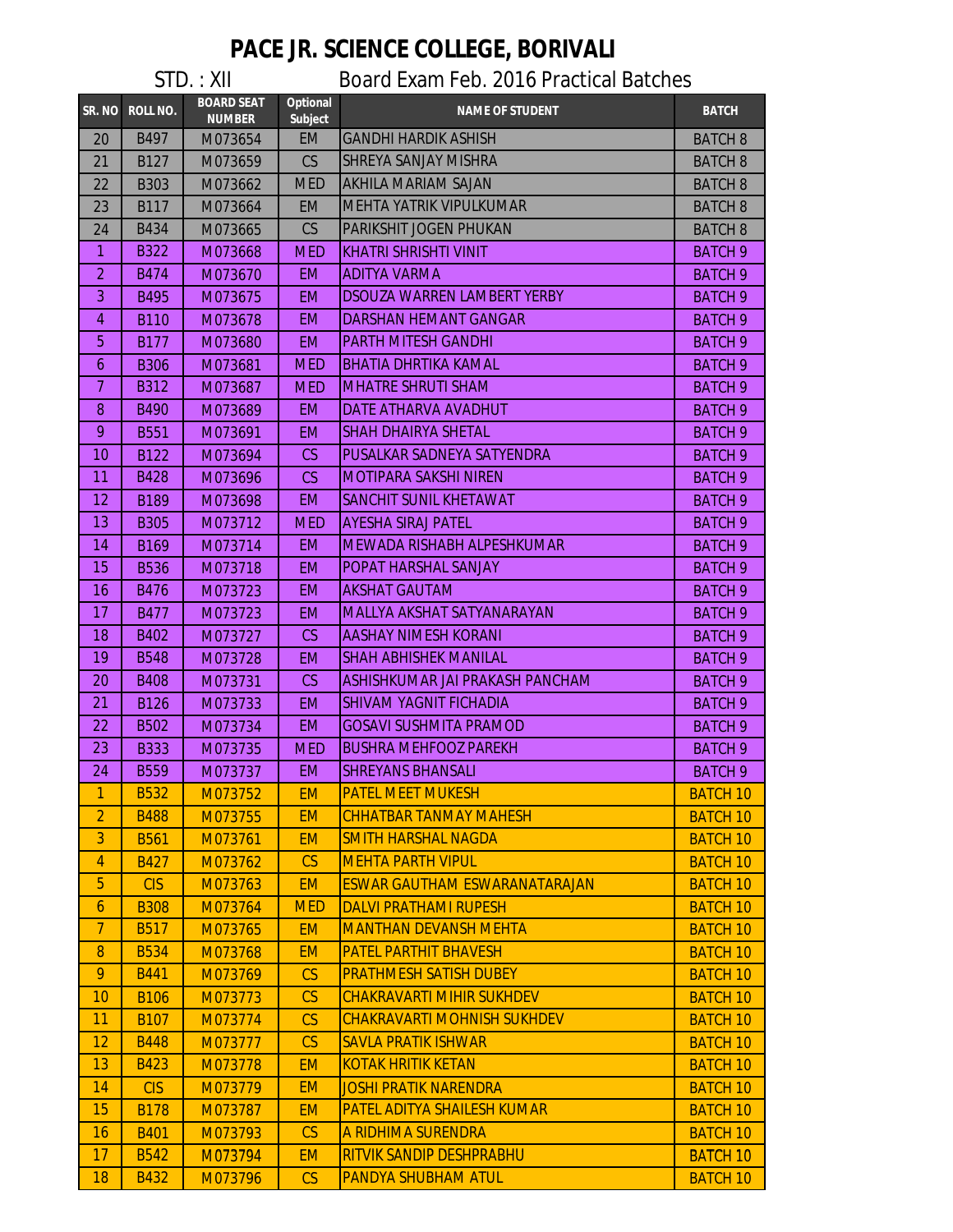| SR. NO           | <b>ROLL NO.</b> | <b>BOARD SEAT</b> | <b>Optional</b> | <b>NAME OF STUDENT</b>          | <b>BATCH</b>    |
|------------------|-----------------|-------------------|-----------------|---------------------------------|-----------------|
|                  |                 | <b>NUMBER</b>     | Subject         | <b>MANKAR SHUBHAM MANOJ</b>     |                 |
| 19               | <b>B516</b>     | M073798           | <b>EM</b>       |                                 | <b>BATCH 10</b> |
| 20               | <b>B546</b>     | M073799           | <b>EM</b>       | <b>SAWANT SHUBHAM SUHAS</b>     | <b>BATCH 10</b> |
| 21               | <b>B112</b>     | M073801           | CS              | <b>DSILVA REUEL RAJESH</b>      | <b>BATCH 10</b> |
| 22               | <b>B165</b>     | M073806           | <b>EM</b>       | <b>LAMGE RAHUL SANDESH</b>      | <b>BATCH 10</b> |
| 23               | <b>B317</b>     | M073808           | <b>MED</b>      | <b>RANE MRUDULA RATNADIP</b>    | <b>BATCH 10</b> |
| 24               | <b>B523</b>     | M073813           | <b>EM</b>       | <b>MEMAYA MOUNIL BINAL</b>      | <b>BATCH 10</b> |
| $\mathbf{1}$     | <b>B131</b>     | M073818           | CS              | <b>SOURAV SUNIL PADWAL</b>      | <b>BATCH 11</b> |
| $\overline{2}$   | <b>B208</b>     | M073819           | <b>EM</b>       | <b>SAURAV SUNIL ROTHOD</b>      | <b>BATCH 11</b> |
| $\overline{3}$   | <b>B121</b>     | M073820           | CS              | PAWASKAR URJA SANJAY            | <b>BATCH 11</b> |
| $\overline{4}$   | <b>B452</b>     | M073823           | CS              | <b>SHOUVIK ROY CHOWDHURY</b>    | <b>BATCH 11</b> |
| 5                | <b>B125</b>     | M073826           | CS              | <b>SAWANT VRUSHALI DATTA</b>    | <b>BATCH 11</b> |
| $\boldsymbol{6}$ | <b>B151</b>     | M073827           | <b>EM</b>       | <b>BOROLE BHUSHAN MILIND</b>    | <b>BATCH 11</b> |
| $\overline{7}$   | <b>B415</b>     | M073833           | CS              | <b>DHOND SHRUTI SHRIKANT</b>    | <b>BATCH 11</b> |
| $\, 8$           | <b>B544</b>     | M073837           | <b>EM</b>       | <b>RUTVIK MANGESH PANSARE</b>   | <b>BATCH 11</b> |
| 9                | <b>B124</b>     | M073840           | CS              | SANKHE ADVAIT SANTOSH           | <b>BATCH 11</b> |
| 10               | <b>B119</b>     | M073842           | CS              | PATIL SHIVANI HIMMATRAO         | <b>BATCH 11</b> |
| 11               | <b>B518</b>     | M073843           | <b>EM</b>       | <b>DHVANI JAGDISH MASHRU</b>    | <b>BATCH 11</b> |
| 12               | <b>B188</b>     | M073848           | <b>EM</b>       | <b>SAMVEED HEEREN DESAI</b>     | <b>BATCH 11</b> |
| 13               | <b>B335</b>     | M073851           | <b>MED</b>      | <b>KAVLEEN KAUR MARWAH</b>      | <b>BATCH 11</b> |
| 14               | B491            | M073853           | <b>EM</b>       | <b>DHAROD DIVYAM KAMLESH</b>    | <b>BATCH 11</b> |
| 15               | <b>B549</b>     | M073858           | <b>EM</b>       | <b>SHAH BHAVYA ANIL</b>         | <b>BATCH 11</b> |
| 16               | <b>B550</b>     | M073861           | <b>EM</b>       | <b>SHAH BHAVYA HITESH</b>       | <b>BATCH 11</b> |
| 17               | <b>B135</b>     | M073865           | <b>EM</b>       | <b>AADITYA RAKESH RAO</b>       | <b>BATCH 11</b> |
| 18               | <b>B503</b>     | M073870           | <b>EM</b>       | <b>HARLALKA YASH SANJAY</b>     | <b>BATCH 11</b> |
| 19               | <b>B113</b>     | M073892           | CS              | <b>ISHANI SHANDILYA</b>         | <b>BATCH 11</b> |
| 20               | <b>B526</b>     | M073900           | <b>EM</b>       | <b>NEEL ROHIT SHAH</b>          | <b>BATCH 11</b> |
| 21               | <b>B318</b>     | M073901           | <b>MED</b>      | <b>SAUMYA DEEPAK SHANDILYA</b>  | <b>BATCH 11</b> |
| 22               | <b>B475</b>     | M073904           | <b>CS</b>       | SINGHANIA YASH ANUP             | <b>BATCH 11</b> |
| 23               | <b>B190</b>     | M073907           | <b>EM</b>       | <b>SAURABH YATEEN SHAH</b>      | <b>BATCH 11</b> |
| 24               | <b>B301</b>     | M073908           | <b>MED</b>      | <b>ABHIJEET TRIPHATI</b>        | <b>BATCH 11</b> |
| $\mathbf{1}$     | <b>B513</b>     | M073915           | EM.             | KUNAL ARUN KUMAR SINGH          | <b>BATCH 12</b> |
| $\overline{2}$   | <b>B552</b>     | M073917           | <b>EM</b>       | <b>SHAH KINJAL VIRAJ</b>        | <b>BATCH 12</b> |
| 3                | <b>B340</b>     | M073919           | <b>MED</b>      | ISHAIKH ANAM SHAFIQUE           | <b>BATCH 12</b> |
| 4                | <b>B201</b>     | M073920           | CS              | TRIVEDI KAMAL LAKSHMINARAYAN    | <b>BATCH 12</b> |
| 5                | <b>B140</b>     | M073921           | <b>EM</b>       | ANANYA KRITHIKA THYAGARAJAN     | <b>BATCH 12</b> |
| 6                | B182            | M073922           | <b>EM</b>       | PRIYAN JITESH SHAH              | <b>BATCH 12</b> |
| $\overline{7}$   | <b>B170</b>     | M073923           | <b>EM</b>       | <b>NANDAN SHAH</b>              | <b>BATCH 12</b> |
| $\, 8$           | <b>B206</b>     | M073926           | <b>EM</b>       | <b>VYAS PRIYANK JIGNESH</b>     | <b>BATCH 12</b> |
| 9                | B129            | M073935           | EM.             | TIWARI SHASHWAT SURENDRA SHASHI | <b>BATCH 12</b> |
| 10               | <b>CIS</b>      | M073937           | <b>MED</b>      | VARSHNEY AVANTIKA RAJ           | <b>BATCH 12</b> |
| 11               | <b>B198</b>     | M073939           | <b>EM</b>       | <b>SULE TANMAY AMIT</b>         | <b>BATCH 12</b> |
| 12               | B183            | M073944           | <b>EM</b>       | RAJ BHAVESH SHAH                | <b>BATCH 12</b> |
| 13               | <b>B137</b>     | M073947           | <b>EM</b>       | <b>ABHISHEK ASHOK VASTRAD</b>   | <b>BATCH 12</b> |
| 14               | B539            | M073948           | <b>EM</b>       | <b>SHAH RAJ BIPIN</b>           | <b>BATCH 12</b> |
| 15               | <b>B200</b>     | M073950           | <b>EM</b>       | TODANKAR CHINMAY MADHUKAR       | BATCH 12        |
| 16               | B172            | M073952           | <b>EM</b>       | <b>NIDHI SHETTY</b>             | <b>BATCH 12</b> |
| 17               | <b>B341</b>     | M073959           | <b>MED</b>      | SINGH YOGENDRA VINOD            | <b>BATCH 12</b> |